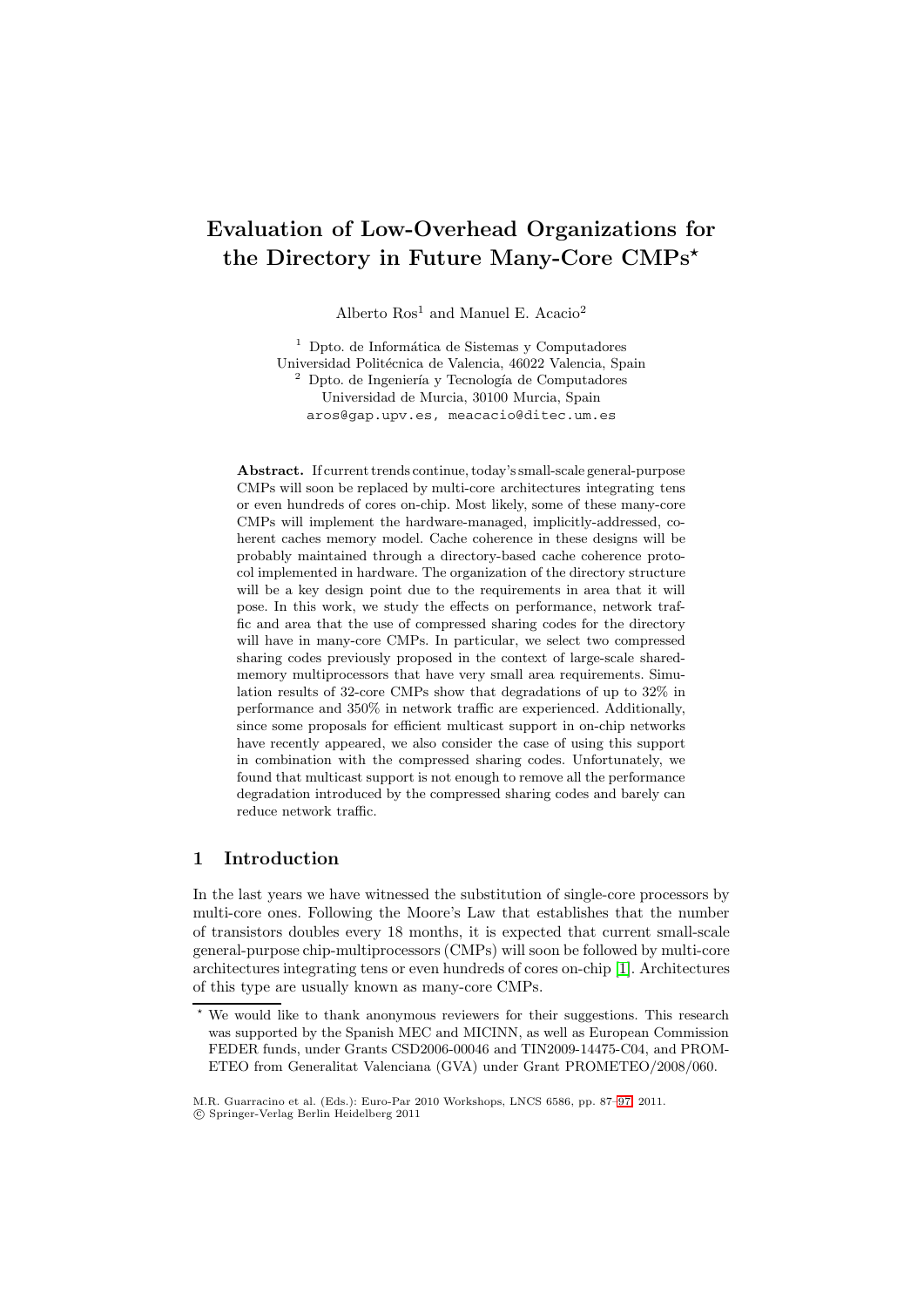Many-core CMPs will be probably designed as arrays of identical or close-toidentical building blocks (tiles) connected over a switched direct network [\[2,](#page-9-2)[3\]](#page-9-3). Tiled architectures provide a scalable solution for supporting families of products with varying computational power, managing the design complexity, and effectively using the resources available in advanced VLSI technologies. As an example, Intel has recently announced the 48-core Single-chip Cloud Computer [\[4\]](#page-9-4), an experimental research microprocessor that has been developed in the context of the Tera-scale Computing Research Program. The Single-chip Cloud Computer consists of 24 tiles with two IA cores per tile, which are interconnected by means of a 24-router mesh network providing 256 GB/s bisection bandwidth.

On the other hand, if current trends continue, future many-core CMP architectures will implement the hardware-managed, implicitly-addressed, coherent caches memory model [\[5\]](#page-9-5). With this memory model, all on-chip storage is used for private and shared caches that are kept coherent in hardware by using a cache coherence protocol. In this way, each tile contains at least one level of cache memory that is private to the local core (the L1 in this work), and the first level of shared cache (commonly, the L2 cache) is physically distributed between the tiles of the system.

The cache coherence protocol will be a key design issue in these architectures since it will add requirements of area and energy consumption to the final design, and therefore, could restrict severely its scalability. When the number of cores is large, as is the case of many-core CMPs, the best way today of keeping cache coherence is by implementing a directory-based protocol, which reduces energy consumption compared to broadcast-based protocols by keeping track of the caches that hold copies of each block in a directory structure. In tiled CMPs, the directory structure is distributed between the L2 cache banks, usually included into the L2 tags' portion [\[3\]](#page-9-3). In this way, each tile keeps the sharing information of the blocks mapped to the L2 cache bank that it contains. This sharing information comprises two main components: the *state bits* used to codify one of the three possible states the directory can assign to the line (*Uncached*, *Shared* and *Private*), and the *sharing code*, that holds the list of current sharers. Most of the bits of each directory entry are devoted to codifying the sharing code.

In a traditional directory organization, each directory entry keeps track of the sharers of the corresponding memory block through a simple bit-vector (one bit per private cache). In Figure [1,](#page-2-0) we plot the area (in mm<sup>2</sup>) that one 1MB 4-way L2 module would take as the number of cores grows from 2 to 256 (area estimations are based on CACTI. Refer to Section [4](#page-4-0) for more details). As it can be seen, while the number of cores keeps below 16 the bit-vector sharing code barely impacts area requirements. However, from 16 cores and onwards, the use of bit-vectors would entail too much area overhead and more area efficient sharing codes would be required.

One approach for reducing directory area requirements in the context of traditional shared-memory multiprocessors is the use of compressed sharing codes. Compressed sharing codes store the directory information in a compressed way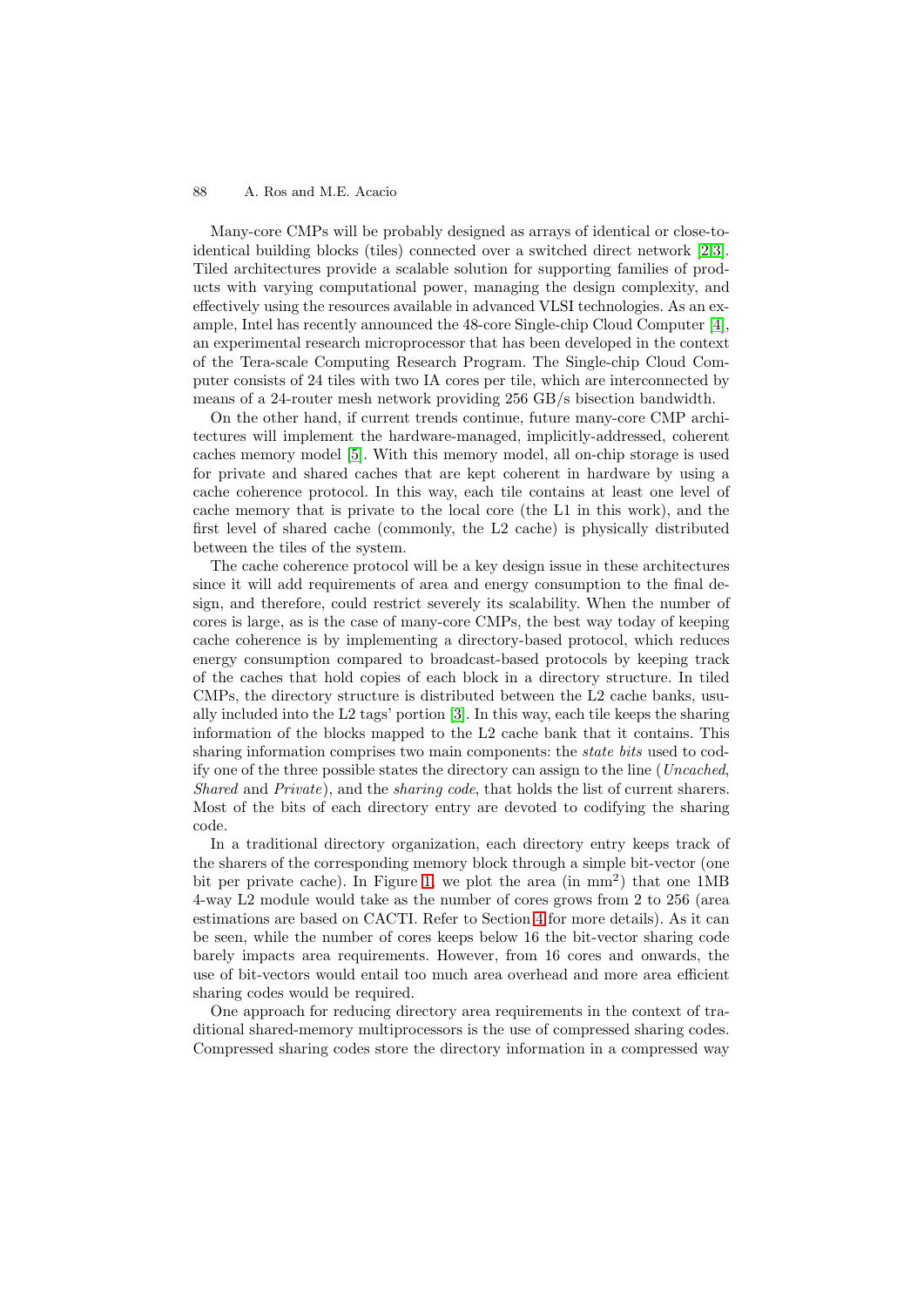<span id="page-2-0"></span>

Fig. 1. Area  $\text{(mm}^2)$  required for a 1MB cache module when the bit-vector sharing code is used

to use fewer number of bits, introducing a loss of precision compared to *exact* ones (e.g., bit-vector). This means that when this information is reconstructed, some of the cores codified in the sharing code are real sharers and must receive the coherence messages, whereas some other cores are not sharers actually and *unnecessary* coherence messages will be sent to them. Unnecessary coherence messages lead to increased miss latencies, since more messages are required to resolve caches misses. These messages also entail extra traffic in the interconnection network and useless cache accesses, which will increase energy consumption. Conversely, a bit-vector directory does not generate unnecessary coherence messages and thus shows the best results in terms of both performance and energy consumption.

In this work we study the effects on performance, network traffic and area required by the directory structure that the use of compressed sharing codes will have in many-core CMPs. In particular, we select two area-efficient compressed sharing codes previously proposed by us in the context of large-scale shared-memory multiprocessors, namely Binary Tree (BT) and Binary Tree with Symmetric Nodes (BT-SN) [\[6\]](#page-9-6). Simulation results of 32-core CMPs show that degradations of up to 32% in performance and 350% in network traffic are experienced. Additionally, since some proposals for efficient multicast support in on-chip networks have recently appeared [\[7\]](#page-9-7), we also consider the case of using this kind of support in combination with the compressed sharing codes. Unfortunately, multicast support is not enough to completely remove the performance degradation that the compressed sharing codes introduce (performance degradations of 10% on average are still observed when BT is used) and barely can reduce network traffic.

The rest of the paper is organized as follows. First of all, we will give more details regarding the target CMP architecture in Section [2.](#page-3-0) Subsequently, in Section [3](#page-3-1) we will present a couple of compressed sharing codes based on the concept of multilayer clustering. Next, in Section [4,](#page-4-0) we will describe the evaluation environment that we are assuming, and the results of the evaluation will be shown in Section [5.](#page-5-0) Finally, Section [6](#page-8-0) closes the work.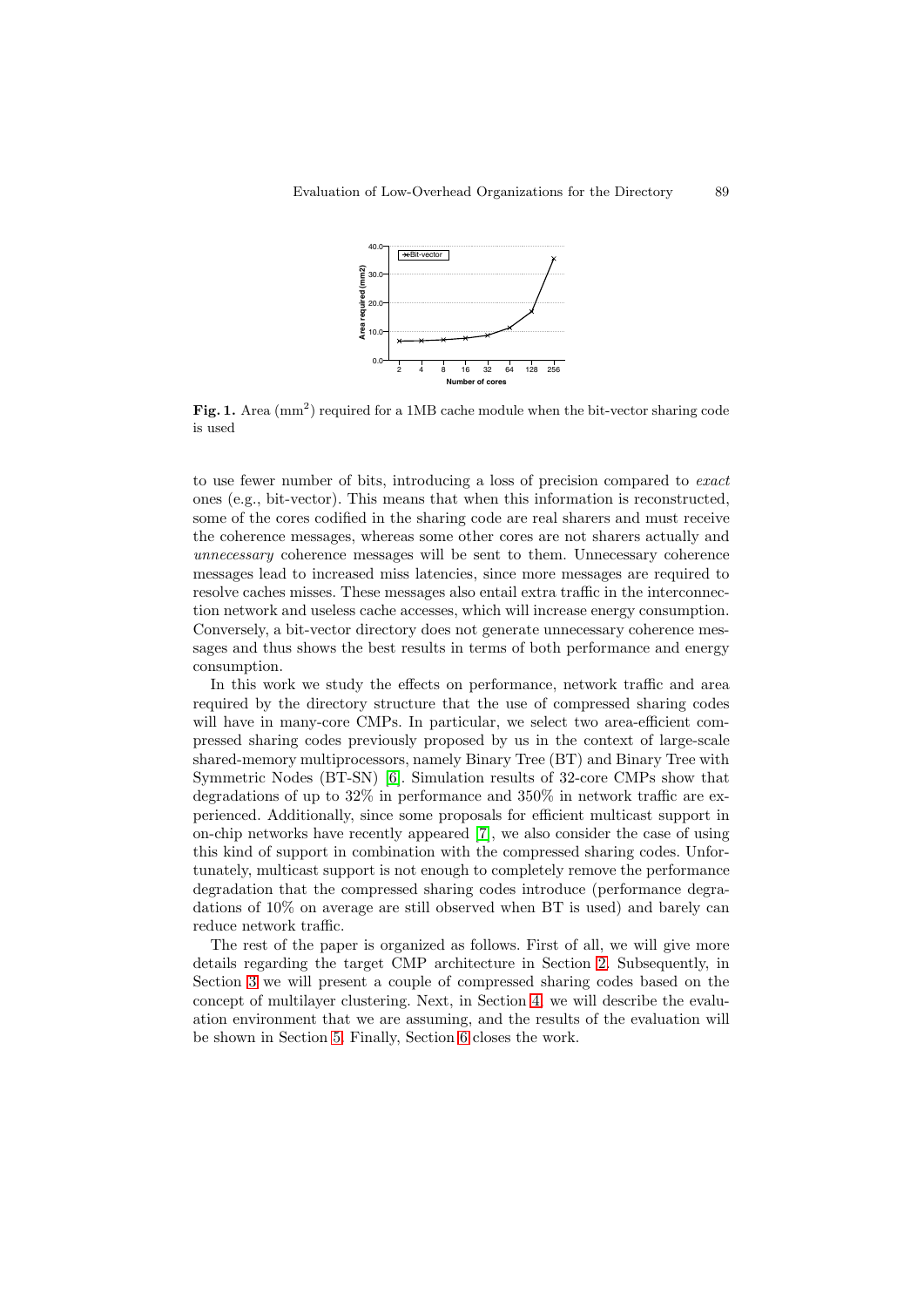<span id="page-3-2"></span>

**Fig. 2.** Organization of the tile assumed in this work and a 4*×*8 tiled CMP

# <span id="page-3-0"></span>**2 Base Architecture**

A tiled CMP architecture consists of a number of replicated *tiles* connected over a switched direct network. Each tile contains a processing core with primary caches (both instruction and data caches), a slice of the L2 cache, and a connection to the on-chip network. Cache coherence is maintained at the L1 caches. In particular, a directory-based cache coherence protocol with directory information stored in the tags' part of the L2 cache modules is employed. The L2 cache is shared among the different processing cores, but it is physically distributed between them. Therefore, some accesses to the L2 cache will be sent to the local slice while the rest will be serviced by remote slices (L2 NUCA architecture [\[8\]](#page-9-8)). Moreover, for simplicity the L1 and L2 caches are inclusive, that is to say, all the blocks included in any L1 cache keep an entry in the L2 cache. Figure [2](#page-3-2) shows the organization of a tile (left) and a 16-tile CMP (right). From now on, we will use the terms tile and node interchangeably.

# <span id="page-3-1"></span>**3 BT and BT-SN Compressed Sharing Codes**

The two compressed sharing codes considered in this work (BT and BT-SN) were derived from the multi-layer clustering concept introduced in [\[6\]](#page-9-6). Multilayer clustering assumes that nodes are recursively grouped into clusters of equal size until all nodes are grouped into a single cluster. Compression is achieved by specifying the smallest cluster containing all the sharers (instead of indicating *all* the sharers). Compression can be increased even more by indicating only the level of the cluster in the hierarchy. In this case, it is assumed that the cluster is the one containing the home node for the memory block. Although clusters can be formed by grouping any integer number of clusters in the immediately lower layer of the hierarchy, we analyze the case of using a value equal to two. That is to say, each cluster contains two clusters from the immediately lower level. By doing so, we simplify binary representation and obtain better granularity to specify the set of sharers. This recursive grouping into layer clusters leads to a logical binary tree with the nodes located at the leaves.

Since nodes are located at the leaves of a tree, the set of nodes (sharers) holding a copy of a particular memory block can be expressed as the minimal subtree that includes the home node and all the sharers. This minimal subtree is codified using the level of its root (which can be expressed using just  $\lceil \log_2 (\log_2 N + 1) \rceil$ bits). Intuitively, the set of sharers is obtained from the home node identifier by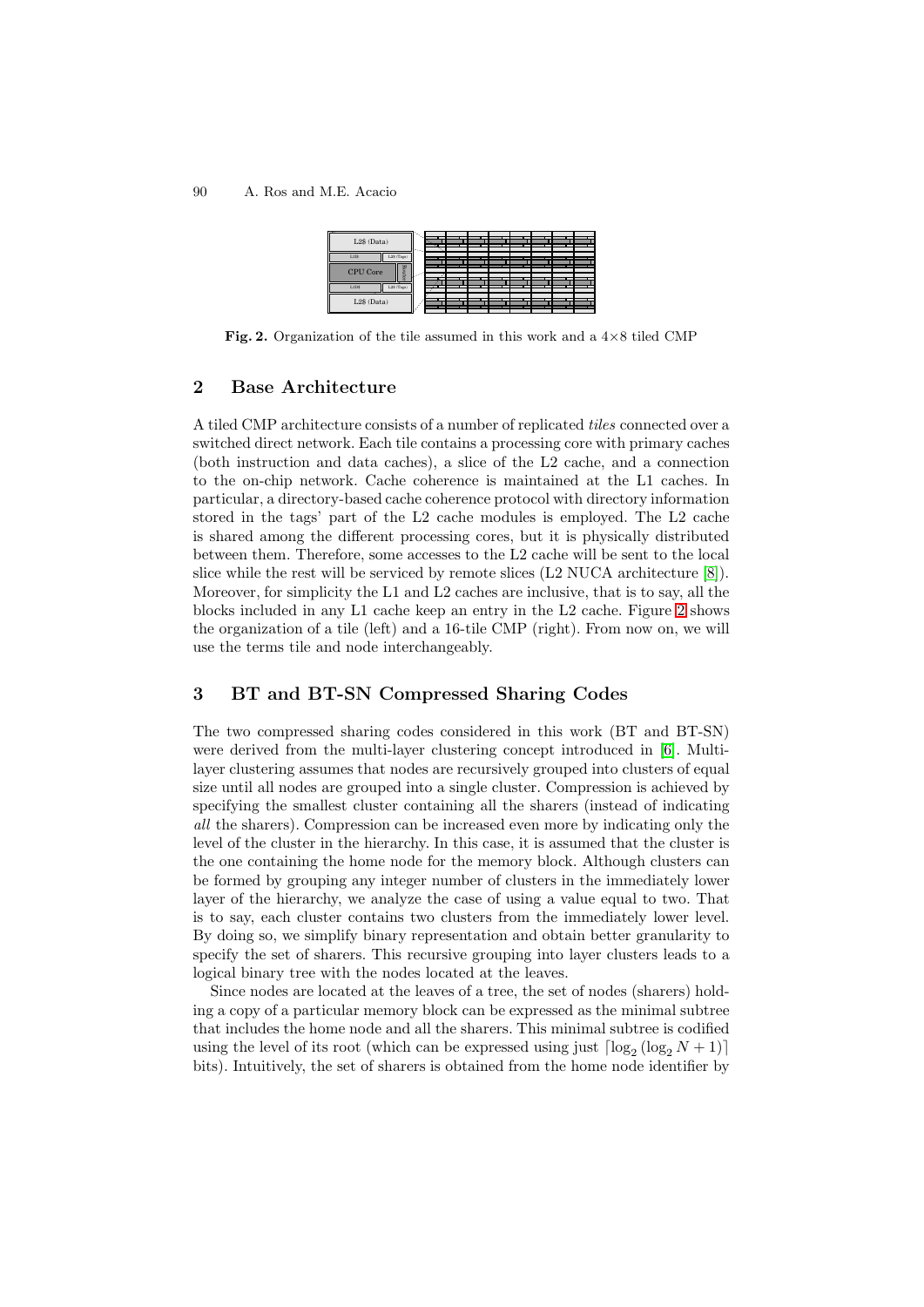<span id="page-4-1"></span>

| 52-core UNIF                                           |                |                                 |                              |
|--------------------------------------------------------|----------------|---------------------------------|------------------------------|
| <b>GEMS</b> Parameters                                 |                | <b>SICOSYS</b> Parameters       |                              |
| Processor frequency                                    | l4 GHz         | Network frequency               | $2 \text{ GHz}$              |
| Cache hierarchy                                        | Inclusive      | Topology                        | 8x4 Mesh                     |
| Cache block size                                       | 64 bytes       | Switching technique             | Wormhole, Multicast          |
| Split L1 I & D caches                                  | 128KB, 4 ways, | Routing technique               | Deterministic X-Y            |
|                                                        | 4 hit cycles   | Message size                    | 4 flits data, 1 flit control |
| Shared unified L2 cache 1MB/tile, 4 ways, Routing time |                |                                 | 2 cycles                     |
|                                                        | 7 hit cycles   | Link latency (one hop) 2 cycles |                              |
| Memory access time                                     | 300 cycles     | Link bandwidth                  | $1$ flit/cycle               |

**Table 1.** System parameters

changing the value of some of its least significant bits to *don't care*. The number of modified bits is equal to the level of the above mentioned subtree. It constitutes a very compact sharing code (observe that, for a 128-node system, only 3 bits per directory entry are needed). This sharing code is known as *binary tree* or BT.

We also considered the concept of symmetric nodes of a particular home node. Assuming that 3 additional symmetric nodes are assigned to each home node, they are codified by different combinations of the two most-significant bits of the home node identifier (note that one of these combinations represents the home node itself). In other words, symmetric nodes only differ from the corresponding home node in the two most significant bits. Now, the process of choosing the minimal subtree that includes all the sharers is repeated for the symmetric nodes. Then, the minimum of these subtrees is chosen to represent the sharers. The intuitive idea is the same as before but, in this case, the two most significant bits of the home identifier are changed to the symmetric node used. Therefore, the size of the sharing code of a directory entry is the same as before plus the number of bits needed to codify the symmetric nodes (for 3 sym-nodes, 2 bits). This sharing code is known as *binary tree with symmetric nodes* or BT-SN.

# <span id="page-4-0"></span>**4 Evaluation Environment**

We perform the evaluation using the full-system simulator Virtutech Simics [\[9\]](#page-9-9) extended with Multifacet GEMS 1.3 [\[10\]](#page-9-10), that provides a detailed memory system timing model. Since the network modeled by GEMS 1.3 is not very precise, we have extended it with SICOSYS [\[11\]](#page-9-11), a detailed interconnection network simulator. We simulate a 32-tile CMP architecture as the one described in Section [2.](#page-3-0) The values of the main parameters used for the evaluation are shown in Table [1.](#page-4-1) Cache latencies have been calculated using the CACTI 5.3 tool [\[12\]](#page-9-12) for 45nm technology. We also have used CACTI to measure the area of a 1MB 4-way L2 cache bank that includes the different sharing codes assumed in this work. In this study, we assume that the length of the physical address is 44 bits, like in the SUN UltraSPARC-III architecture [\[13\]](#page-9-13).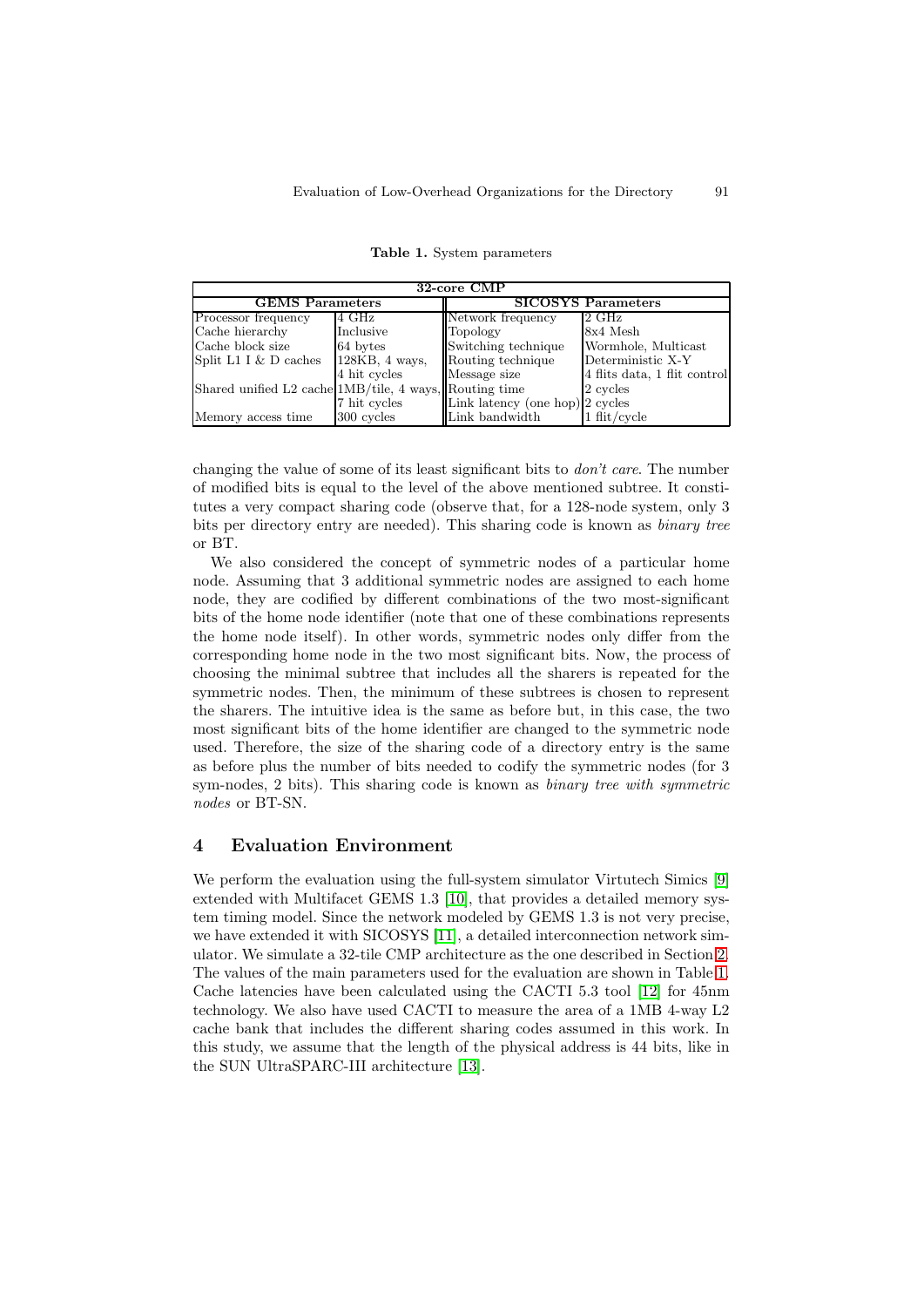<span id="page-5-1"></span>

Fig. 3. Area (mm<sup>2</sup>) required for a 1MB cache module when bit-vector, BT or BT-SN are used

The ten applications used in our simulations cover a variety of computation and communication patterns. *Barnes* (8192 bodies, 4 time steps), *FFT* (256K points), *Ocean* (258x258 ocean), *Radix* (1M keys, 1024 radix), *Raytrace* (teapot), *Volrend* (head) and *Water-Sp* (512 molecules, 4 time steps) are scientific applications from the SPLASH-2 benchmark suite [\[14\]](#page-10-0). *Unstructured* (Mesh.2K, 5 time steps) is a computational fluid dynamics application. *MPGdec* (525 tens 040.m2v) and *MPGenc* (output of *MPGdec*), are multimedia applications from the APLBench suite [\[15\]](#page-10-1). We account for the variability in multithreaded workloads by doing multiple simulation runs for each benchmark in each configuration and injecting random perturbations in the memory systems timing for each run.

## <span id="page-5-0"></span>**5 Evaluation Results**

We start this section by comparing the area overhead introduced by the different organizations for the sharing code considered in this work. Next, we study the impact that the compressed sharing codes have on network traffic, considering both a network with and without multicast support. Finally, we compare the execution times for the three directory organizations.

## **5.1 Impact on Area Overhead**

Figure [3](#page-5-1) plots the total area (in  $mm<sup>2</sup>$ ) that would be required by a 1MB 4-way cache module when bit-vector, BT and BT-SN sharing codes are used. Due to the limited number of cores used in our simulations (32), we evaluate BT-SN assuming only one symmetric node. In this way, the size of BT-SN is equal to the size of BT plus 1 bit to codify whether the home node or the symmetric node is being used in the codification.

As shown in Figure [3](#page-5-1) (and discussed in the introduction of this work), the area overhead that the bit-vector sharing code entails does not scale with the number of cores. Obviously, the size of the bit-vector (in bits) increases linearly with the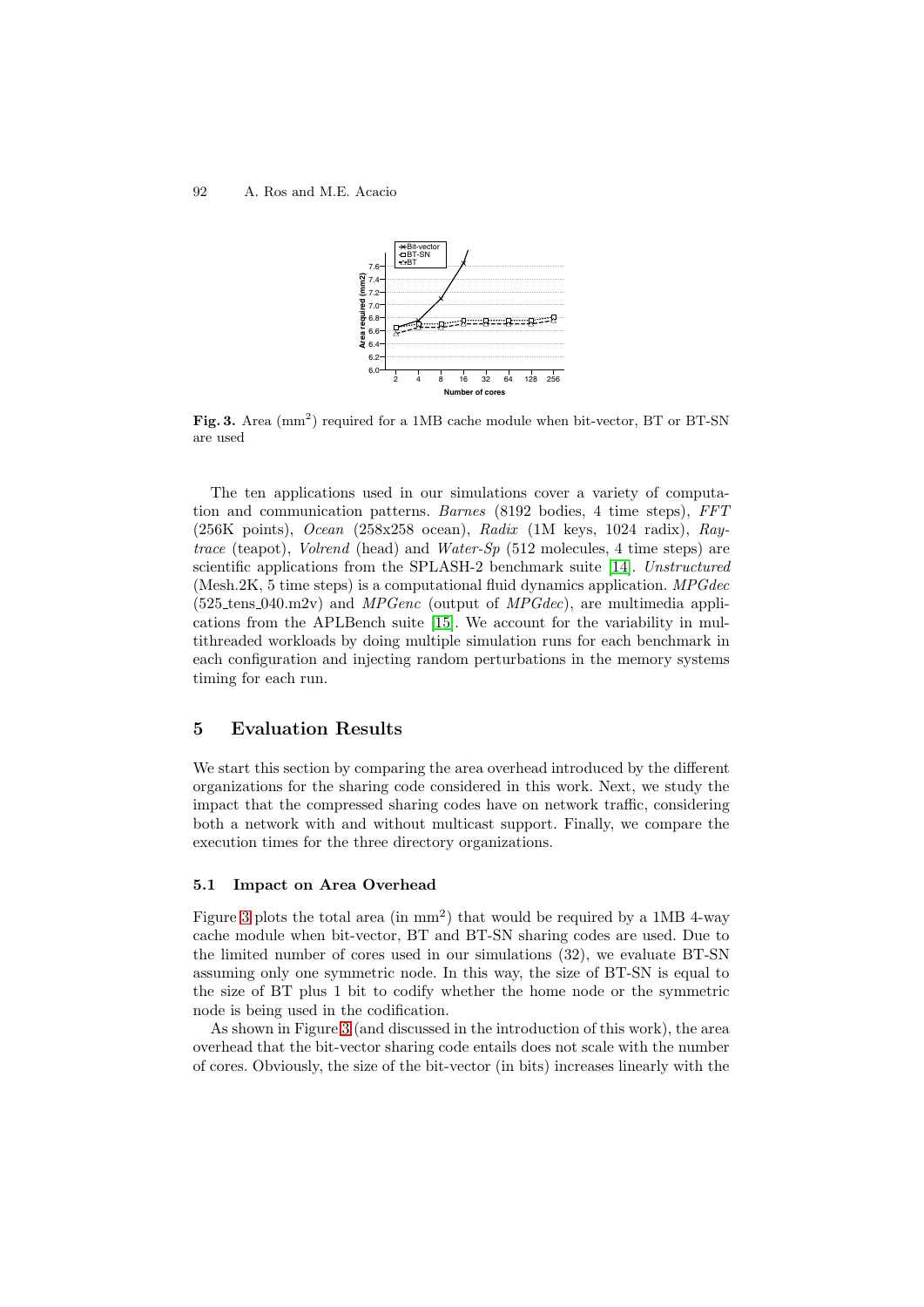<span id="page-6-1"></span><span id="page-6-0"></span>

<span id="page-6-2"></span>**Fig. 4.** Normalized network traffic for bit-vector, BT and BT-SN

number of cores. For this reason, the bit-vector could be a good option for a small number of cores. However, for 16 or more cores the increase in area that the bit-vector conveys makes it infeasible (the area overhead becomes almost 100% for the 64-core configuration). On the other hand, the size of BT and BT-SN barely increases with the number of cores. Moreover, the total number of bits needed by BT and BT-SN is very small in all cases ( $\lceil \log_2 (\log_2 N + 1) \rceil$  bits and  $\lceil \log_2 (\log_2 N + 1) \rceil + 1$  bits, respectively). In this way, the area overhead of BT and BT-SN is very low (less than 5% for the 256-core configuration) and keeps almost constant with the number of cores. This makes BT and BT-SN promising alternatives to bit-vector for future may-core CMPs, since besides introducing very small overheads in terms of area, they would allow to support families of CMPs with varying number of cores using the same tile structure (without requiring any modifications in the directory).

## **5.2 Impact on Network Traffic**

Although compressed sharing codes can drastically reduce the size of the directory, their drawback is that they could increase the number of coherence messages as a consequence of the in-excess codification of the sharers that they perform. Increasing the number of coherence messages leads to more traffic being injected in the interconnection network of the CMP. Since previous works have identified the interconnection network as one of the most important elements of the CMP from the point of view of energy consumption (consuming almost 40% of the total energy budget in the Raw processor [\[16\]](#page-10-2)), more traffic at the end means more energy.

Figure [4](#page-6-0) shows the amount of network traffic that would be generated for bitvector, BT and BT-SN for the 32-core CMP configuration assumed in this work. In particular, each bar plots the number of bytes transmitted through the interconnection network (the total number of bytes transmitted by all the switches) normalized with respect to the bit-vector case. We present results considering both a network with unicast support (a) and with multicast support (b).

As shown in Figure  $4(a)$ , the use of BT has severe impact on the amount of network traffic and degradations ranging from approximately 50% for *MPGenc* to 350% for *Unstructured* are found. The problem with BT is that when one of the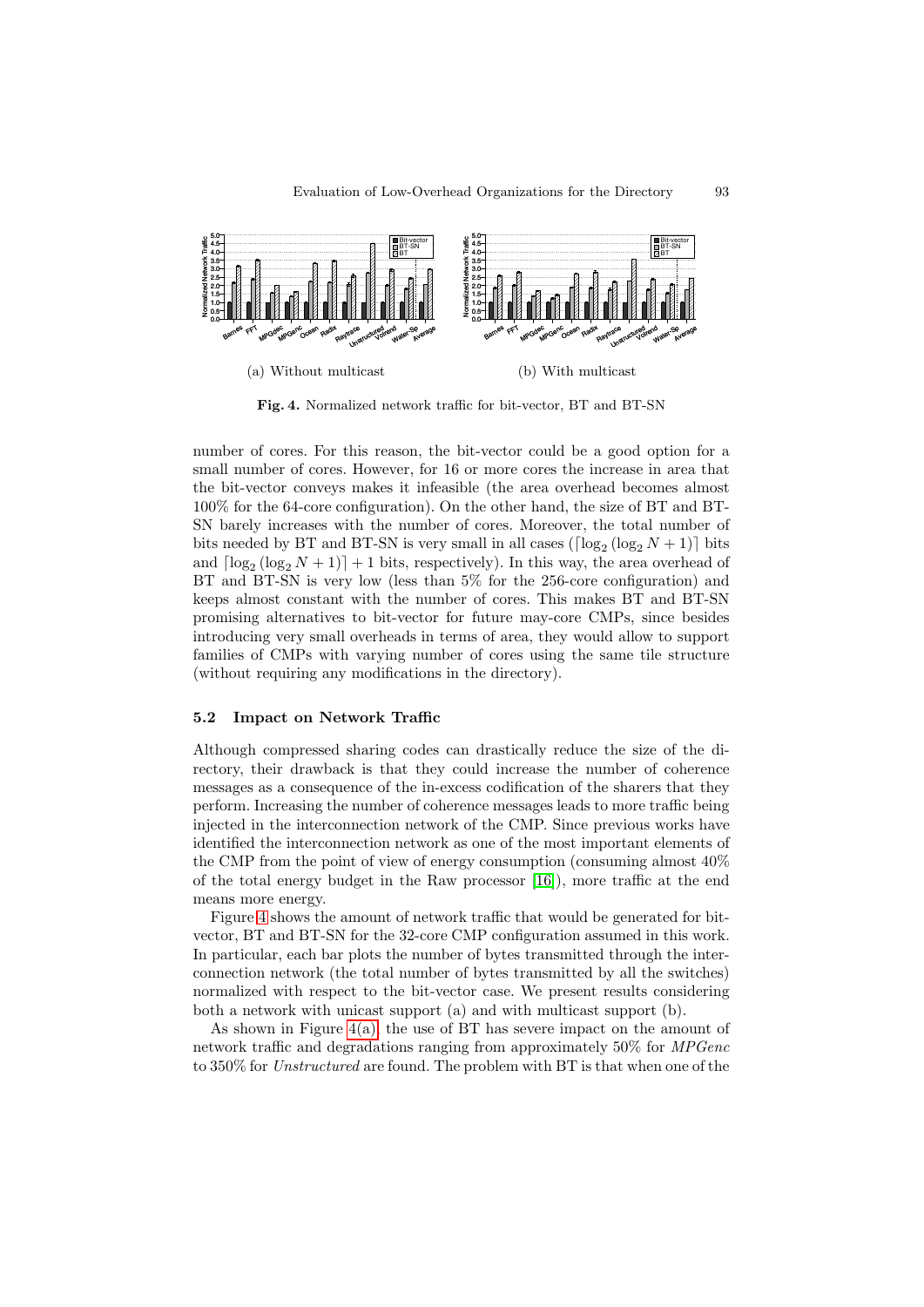sharers is far from the home node in the logical tree, the root of the tree is selected as the minimum tree level covering both the home node and the sharer, which results in all cores being actually codified. We have found that this situation occurs frequently in most applications, which explains the significant amount of extra traffic for BT. In particular, the average number of coherence messages that are sent on a coherence event<sup>[1](#page-7-0)</sup> increases from 2 in bit-vector to more than 20 in BT. On the contrary, when BT-SN is considered the tree level that covers all the sharers can be computed from either the home node or its symmetric node. This leads to noticeable reductions in the average number of coherence messages (12 in BT-SN), which leads to important savings in network traffic when compared with BT. Unfortunately, BT-SN does not mitigate completely the extra traffic introduced by BT and degradations of approximately 100% on average are still observed. Again, when two or more cores, distant in the logical tree, share a memory block, the root of the tree would be codified by BT-SN.

Obviously, the provision of multicast support at the interconnection network level can alleviate the levels of extra traffic. More specifically, in Figure [4\(b\)](#page-6-2) we show the results obtained when we take advantage of multicast support for sending coherence messages (invalidations and cache-to-cache transfer commands). Efficient implementations of such kind of multicast support in on-chip networks have recently been proposed [\[7\]](#page-9-7). Unfortunately, using multicast support for also the response messages is not a trivial issue. So, in this work we assume that responses to coherence commands are unicast messages. As it can be seen, the use of multicast support is a step forward in achieving the network traffic levels obtained by bit-vector, and it is especially useful when BT is considered (average traffic overhead is reduced from 200% without multicast support to 150%). Anyway, the fact that multicast support is available just for the coherence commands and not for their associated responses limits its benefits.

## **5.3 Impact on Execution Time**

The degradations previously reported in terms of network traffic finally translate into increases in terms of execution time. In Figure [5](#page-8-1) we show how the use of BT and BT-SN impacts applications' execution times, considering an interconnection network with and without multicast support, (a) and (b) respectively. Again, all results have been normalized with respect to the bit-vector case.

As observed in Figure [5\(a\),](#page-8-2) the use of BT without multicast support has important consequences on performance. In particular, the execution time grows from less than 10% for *Barnes* and *Water-Sp* to more than 30% for Raytrace (19% on average). In general, the greater number of messages that are needed with BT to resolve every coherence event leads to longer cache miss latencies, and therefore, execution times. Obviously, the extent of the degradation in execution time will depend on the particular characteristics of each application (L1

<span id="page-7-0"></span><sup>1</sup> By coherence event we refer to a situation where the home node must use the sharing code to send coherence messages (invalidations or cache-to-cache transfer commands).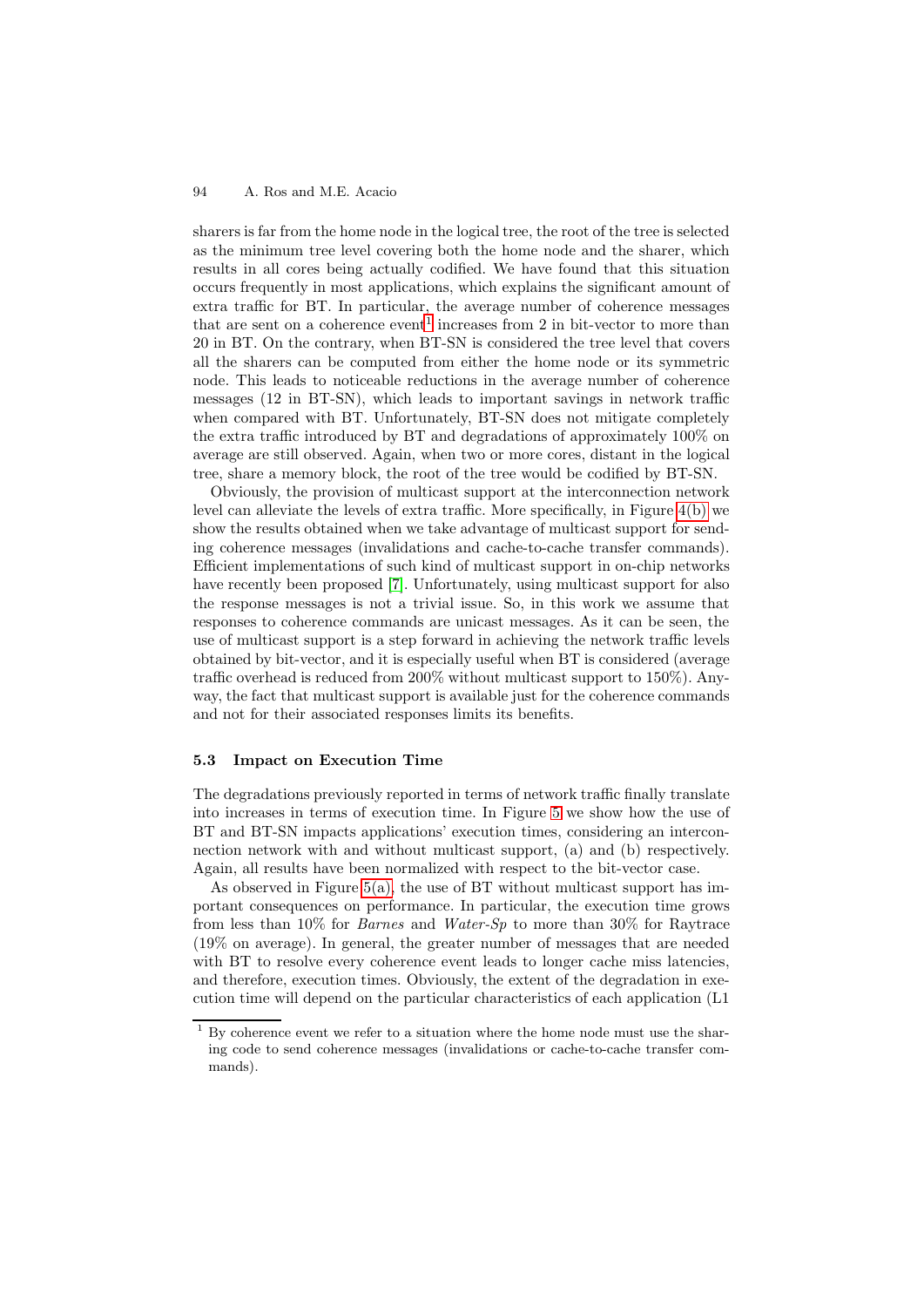<span id="page-8-2"></span><span id="page-8-1"></span>

<span id="page-8-3"></span>**Fig. 5.** Execution time for 32 cores

cache miss rate, average number of coherence messages per cache miss, kind of synchronization used, etc.). This is why there is no direct correlation between the amount of extra traffic reported in Figure  $4(a)$  and the degradation in execution time shown in Figure  $5(a)$ . On the other hand, when BT-SN is used instead of BT, the average overhead in terms of execution time is reduced to a half (10%). In this case, significant reductions in execution time are observed for most applications. The exceptions are *Barnes* and *Water-Sp*, that hardly see their execution times reduced when BT-SN is used, even when significant savings in terms of network traffic were reported.

The effects of using multicast support with BT and BT-SN are analyzed in Figure [5\(b\).](#page-8-3) As before, multicast support has significant impact on execution time when BT is assumed. In this case, average degradation falls from 19% to less than 10%. Although all applications benefit from multicast support, *FFT*, *MPGdec*, *Radix*, *Raytrace* and *Unstructured* are the most affected (in all these cases performance degradation entailed by BT is reduced to more than a half). Finally, and as it was reported for network traffic, multicast support does not help much in reducing performance overhead when BT-SN is considered. In this case, what dominates cache miss latencies is the time taken to collect all responses to a coherence event, which is not optimized with the assumed multicast support.

# <span id="page-8-0"></span>**6 Conclusions**

The organization of the directory needed to maintain cache coherence will be a key design point in future many-core CMPs. In this work, we have analyzed the effects that the BT and BT-SN compressed sharing codes have on area, network traffic (as representative of the energy consumed in the interconnection network), and performance in the context of many-core chip-multiprocessors. In particular, we have found that although very area-efficient directories could be derived based on these two sharing codes (with area overheads of less than 5%), the degradations in terms of network traffic (200% for BT and 100% for BT-SN) as well as execution time (20% for BT and 10% for BT-SN) that they entail could preclude them from being employed in future many-core CMPs. Moreover,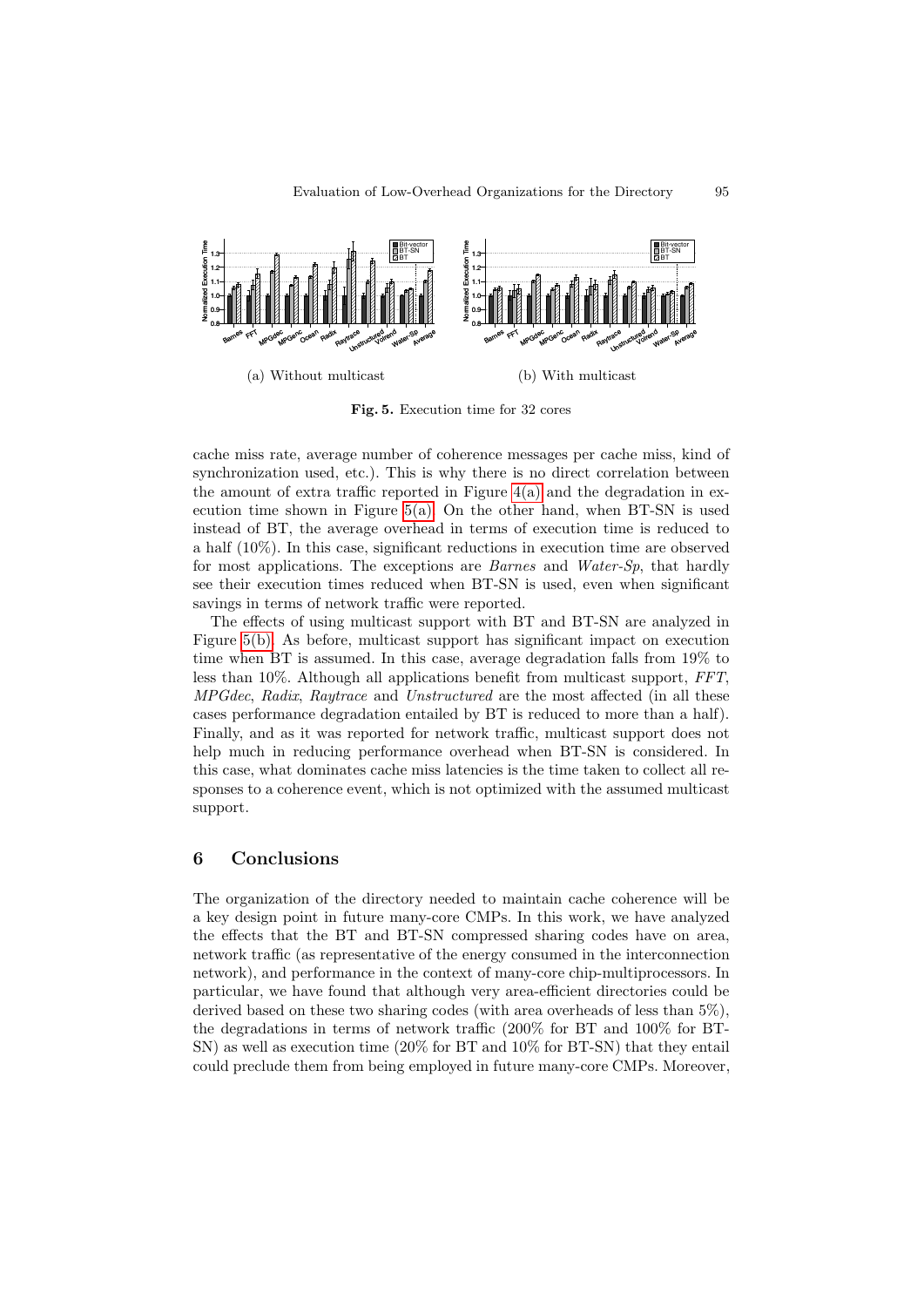we have studied the case of having an interconnection network with multicast support, and have found that although BT can significantly benefit from such kind of support (degradations in execution time and network traffic are reduced to 8% and 150% respectively), BT-SN barely finds any benefits from it. The reasons why multicast support is unable to remove completely the degradation that BT and BT-SN introduce are two. First, multicast support is only used for sending coherence commands but not for collecting the responses. And second, even if an efficient mechanism able to provide combined responses were used, more destinations for the coherence commands still implies more traffic and longer cache miss latencies.

# **References**

- <span id="page-9-1"></span><span id="page-9-0"></span>1. Borkar, S.: Thousand core chips: A technology perspective. In: 44th Annual Design Automation Conference, pp. 746–749 (2007)
- <span id="page-9-2"></span>2. Taylor, M.B., Kim, J., Miller, J., et al.: The raw microprocessor: A computational fabric for software circuits and general purpose programs. IEEE Micro 22, 25–35 (2002)
- <span id="page-9-3"></span>3. Zhang, M., Asanović, K.: Victim replication: Maximizing capacity while hiding wire delay in tiled chip multiprocessors. In: 32nd Int'l Symp. on Computer Architecture (ISCA), pp. 336–345 (2005)
- <span id="page-9-4"></span>4. Intel Res.: Single-chip Cloud Computer (2010), <http://techresearch.intel.com/articles/Tera-Scale/1826.htm>
- <span id="page-9-5"></span>5. Leverich, J., Arakida, H., Solomatnikov, A., Firoozshahian, A., Horowitz, M., Kozyrakis, C.: Comparing memory systems for chip multiprocessors. In: 34th Int'l Symp. on Computer Architecture (ISCA), pp. 358–368 (2007)
- <span id="page-9-6"></span>6. Acacio, M.E., González, J., García, J.M., Duato, J.: A new scalable directory architecture for large-scale multiprocessors. In: 7th Int'l Symp. on High-Performance Computer Architecture (HPCA), pp. 97–106 (2001)
- <span id="page-9-7"></span>7. Rodrigo, S., Flich, J., Duato, J., Hummel, M.: Efficient unicast and multicast support for CMPs. In: 41st IEEE/ACM Int'l Symp. on Microarchitecture (MICRO), pp. 364–375 (2008)
- <span id="page-9-8"></span>8. Kim, C., Burger, D., Keckler, S.W.: An adaptive, non-uniform cache structure for wire-delay dominated on-chip caches. In: 10th Int. Conf. on Architectural Support for Programming Language and Operating Systems (ASPLOS), pp. 211–222 (2002)
- <span id="page-9-9"></span>9. Magnusson, P.S., Christensson, M., Eskilson, J., et al.: Simics: A full system simulation platform. IEEE Computer 35, 50–58 (2002)
- <span id="page-9-10"></span>10. Martin, M.M., Sorin, D.J., Beckmann, B.M., et al.: Multifacet's general executiondriven multiprocessor simulator (GEMS) toolset. Computer Architecture News 33, 92–99 (2005)
- <span id="page-9-11"></span>11. Puente, V., Gregorio, J.A., Beivide, R.: SICOSYS: An integrated framework for studying interconnection network in multiprocessor systems. In: 10th Euromicro Workshop on Parallel, Distributed and Network-based Processing, pp. 15–22 (2002)
- <span id="page-9-12"></span>12. Thoziyoor, S., Muralimanohar, N., Ahn, J.H., Jouppi, N.P.: CACTI 5.1. Technical Report HPL-2008-20, HP Labs (2008)
- <span id="page-9-13"></span>13. Horel, T., Lauterbach, G.: UltraSPARC-III: Designing third-generation 64-bit performance. IEEE Micro 19, 73–85 (1999)